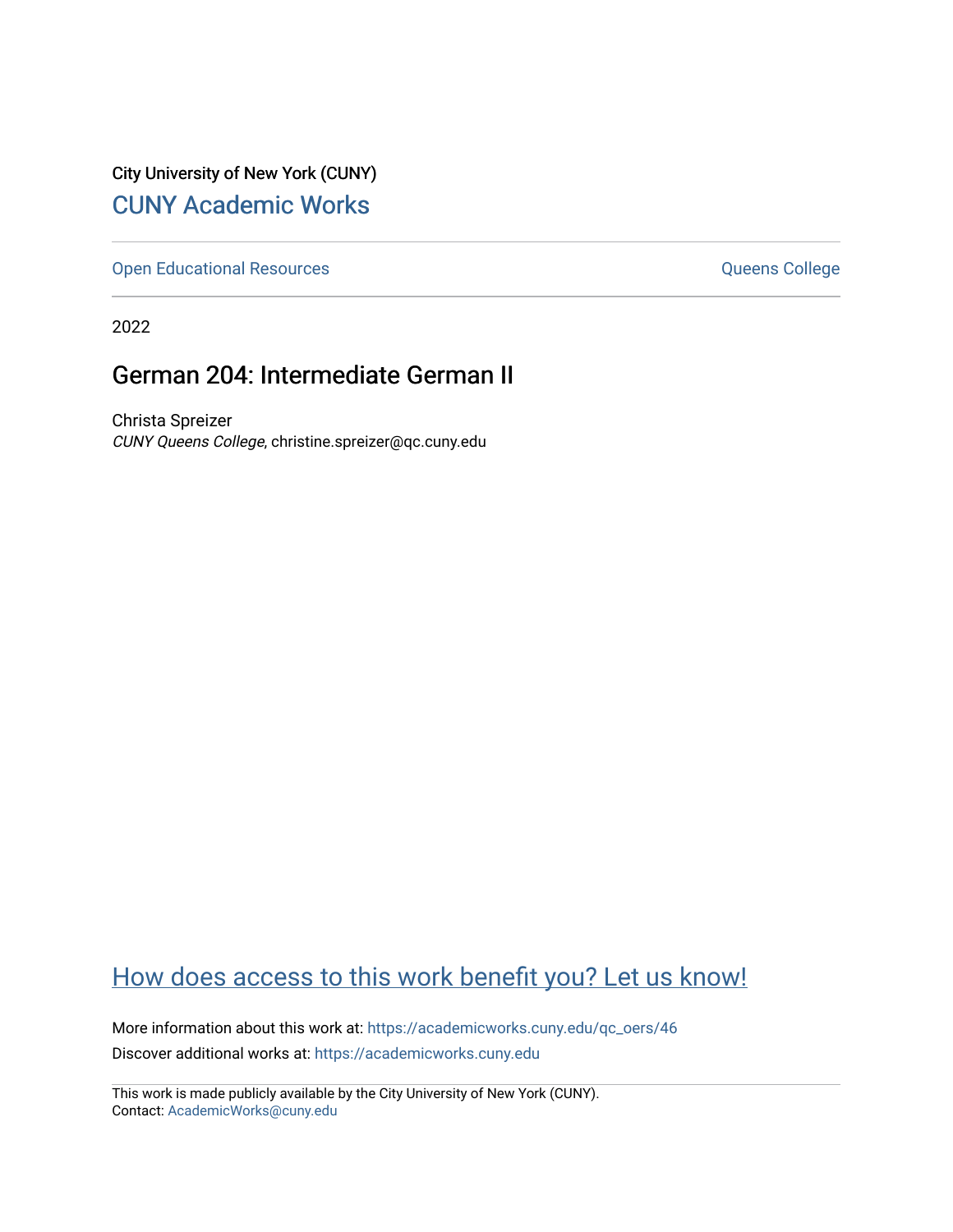**Spring 2022 Prof. Christa Spreizer** 

**German 204 01 #48373 Office:** Queens Hall 330D **MoWe 310-425 PM Office Hours:** M/W 1230-130 and by appt. **Fully Online Email:** *christine.spreizer@qc.cuny.edu*

## **COURSE DESCRIPTION**

A continuation of German 203 designed to bring the student to an intermediate level of proficiency. Comprehensive review of grammar, vocabulary building, and reading of cultural texts at the intermediate level. Prerequisite: German 203 or three years of high school German or the equivalent.

This course fullfills the Pathways "Language" requirement.

## **Learning outcomes for German 204 (ACTFL Intermediate Mid):**

Upon successful completion of this course, the student should be able to:

- o perform all of the activities covered in German 203
- o speak, read, and write on a variety of topics related to personal interest and everyday life
- o Engage in close readings of authentic texts
- o Formulate hypotheses using the subjunctive mood
- o Express and defend opinions on a variety of topics
- o Discuss and demonstrate awareness of social, historical, and cultural differences of the Germanspeaking world and other cultures.

## **COURSE MATERIALS**

### **Required:**

*Der/Die/Das. Online German Textbook and Ancillary Materials.* The Trustees at Princeton University, Copyright 2021. **Available at dddgerman.org**. Zero-textbook cost.

**der|die|das** is a password-protected site. Access is controlled via an authentication system that ensures secure connection and navigation of the stie. Your instructor will give you instructions on accessing this during the first day of classes.

In order to use it, you must be on the access list, which is restricted to users enrolled in this course. Users are added to the access list via their **CUNY Login Credentials only**. Personal email addresses (gmail, yahoo, etc.) cannot be accommodated for this online program. **No exceptions**. Students may not share access to *ddd*, each student must register separately.

Before the first day of class, be sure that you have your correct CUNY login credentials and have activated your account. For QC students, this login will usually be: firstname.lastname[last two digits of CUNY ID]@qmail.cuny.edu

For example, if your name is John Smith and your CUNY ID is 12345678, your login will be John.Smith78@qmail.cuny.ed.

If you are attending the course via E-Permit from another CUNY institution, please inform your instructor regarding your CUNY login credentials for your campus.

Please **do not contact** *ddd* **directly** if you have any questions or are experiencing technical problems, go to your instructor. The instructor will then forward on queries to the QC contact person.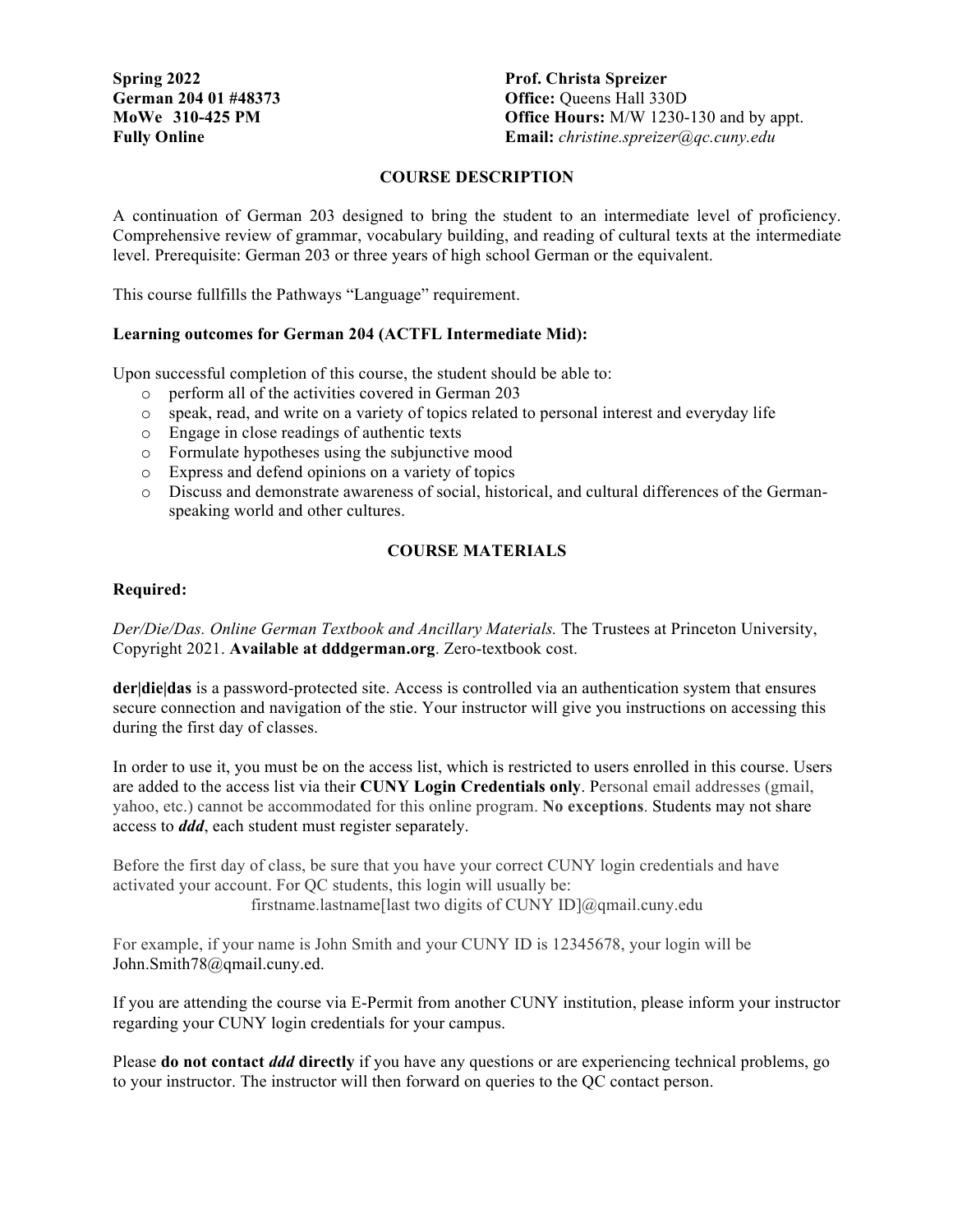#### **Very Highly Recommended:**

Cecile Zorach et. al. *English Grammar for Speakers of German*. Ann Arbor, MI: Olivia and Hill, 2009. ISBN: 978-0934034388.

## **TECHNOLOGY REQUIREMENTS**

To participate in this class, you will need access to a computer/laptop and have a reliable internet connection. Some of the media we will access require a high speed internet connection to be effective**.** It is not possible to take this course on a cellphone.

In addition to *der/die/das*, this course will be using **Blackboard** and **Zoom**.

QC Blackboard account. This will be the main access point for this course. The easiest way to access **Blackboard** is via the QC Portal (top right hand corner "Login to…" located on every QC web page). This will forward to: **https://bbhosted.cuny.edu/**

QC Zoom account. The Zoom course link will be located in our Blackboard course site and will be emailed to students before the first session. For **Zoom sessions**, go to **https://cuny.zoom.us/** Students **MUST** sign in to **Zoom** using their **QC Login credentials!** Students should not use a private Zoom account.

Queens College Email account (Office 365). This is required for basic communication, and to access the platforms and software we will be using this semester. For help in setting up your email account, https://www.qc.cuny.edu/Computing/pages/AccountsAndAccess.aspx

If you require technical help with your QC email, QC learning platforms, or CUNYfirst account, please contact the Queens College Helpdesk located in the I-Building helpdesk $\omega$ <sub>gc</sub>.cuny.edu. If you require help with *ddd* please contact your instructor.

#### **COURSE GRADING**

| 1. Online Participation                           | 20%             |
|---------------------------------------------------|-----------------|
| 2. $d/d/d$ online exercises and other assignments | 15%             |
| 3.4 Compositions                                  | 20%             |
| 4.4 Tests                                         | 20 <sub>%</sub> |
| 5. Final Exam                                     | 25%             |

#### **Explanation of Grading:**

Regular practice in the foreign language is essential. Online participation and written assignments constitute a large percentage (55%) of the final grade.

1. Participation:

Regular participation is absolutely necessary to learn a foreign language properly. During synchronous and asynchronous activities, the instructor provides the students with a variety of exercises to use the language actively. This helps students to express themselves correctly and idiomatically in the target language. If there is a legitimate reason to be absent from class, such as a medical absence, the student should notify the instructor as soon as possible and is responsible for all work covered in class.

As participation is given considerable weight in grading (20%), chronic absenteeism can lower the final grade by as much as two letter grades. A C+ student could end up with an F in the course.

2. d/d/d online exercises and other assignments: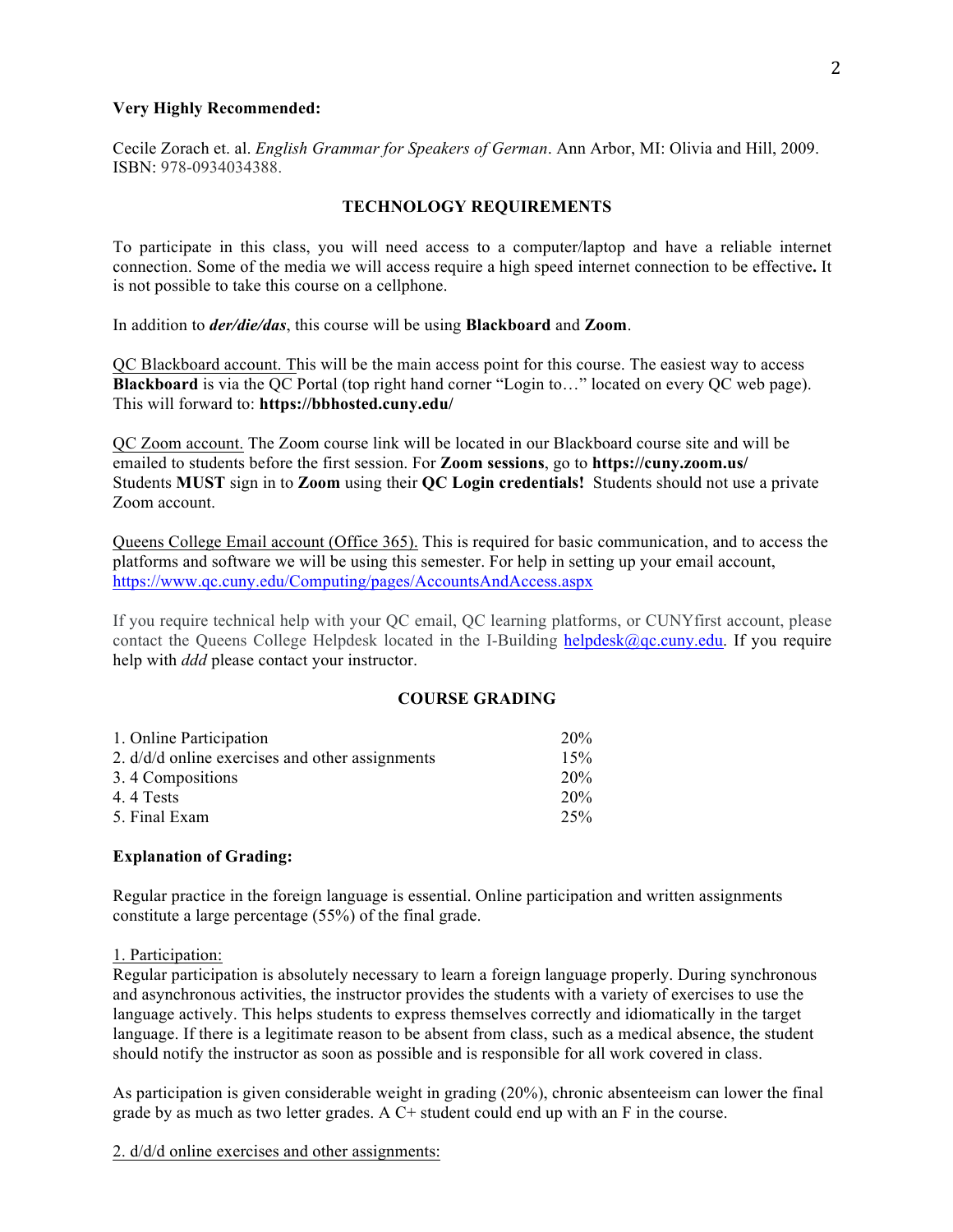Homework will be assigned on a regular basis. All assignments are due on the date given by your instructor. Late assignments will not receive credit.

3. Compositions:

Regular practice in writing in the target language is essential. During the course of the semester students will submit four compositions. The first draft will be returned to the student with comments, the second draft will be graded. Topics are based on the theme of the chapter and the grammatical concepts discussed.

## 4. Chapter Tests:

Chapter tests are administered on a regular basis. The lowest test grade will be dropped at the end of the semester.

5. Final Examination:

The final exam is cumulative.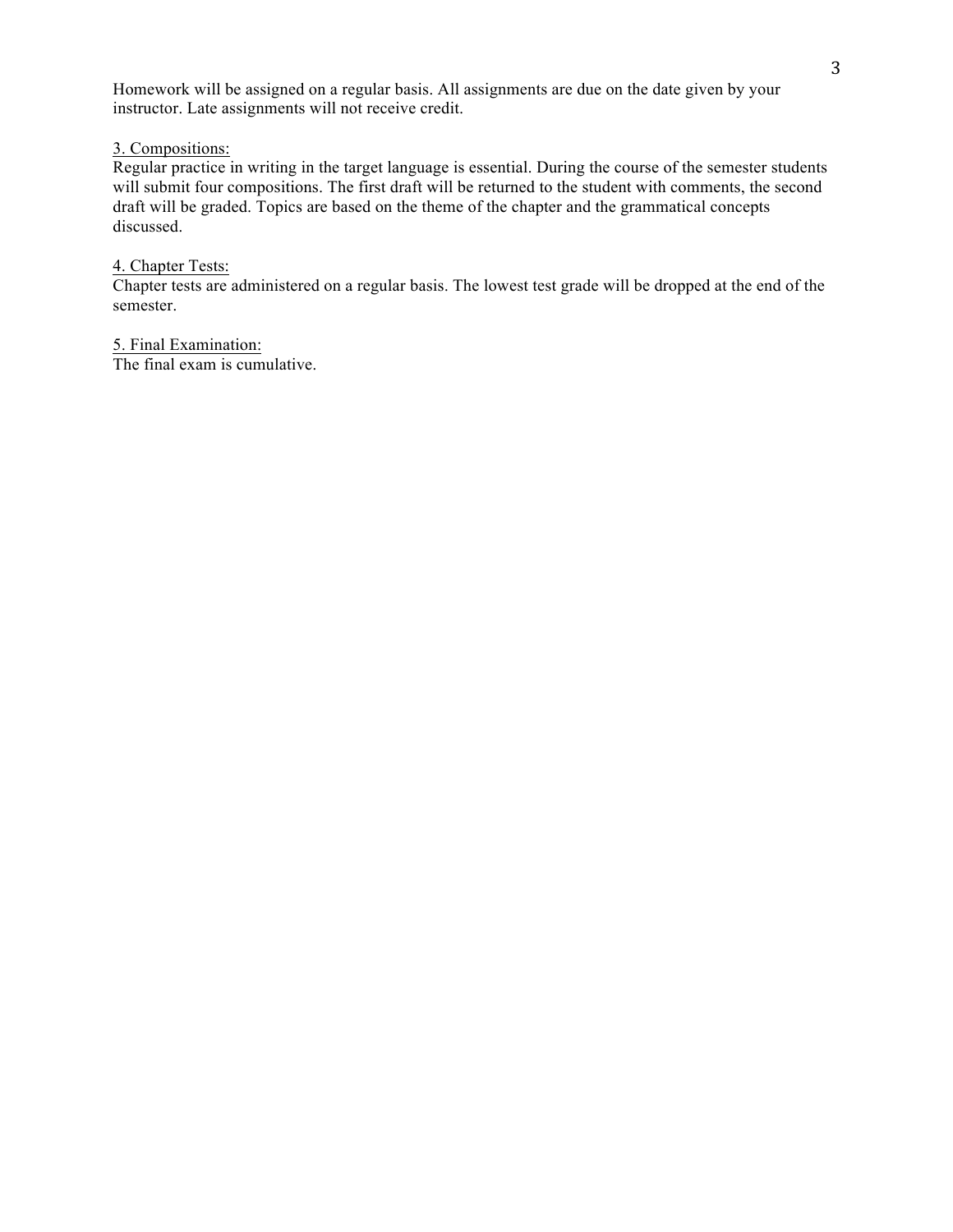**der|die|das** is an online program designed to integrate three critical components of language acquisition: vocabulary, grammar/syntax and culture.

Learning vocabulary teaches you what words mean; learning grammar and syntax shows you how to shape and sequence these words to express meaning; and learning about culture enables you to understand how this meaning is embedded in a socio-cultural context.

**der|die|das** includes all three components, but focuses in particular on acquiring vocabulary –specifically the most frequently used vocabulary in German, as set out in *A Frequency Dictionary of German* (Jones & Tschirner; Routledge, 2006). Vocabulary acquisition experts agree that learning the 1,000 most frequently used word families in a language allows you to comprehend up to 70-75% of almost any written text, and up to 90% of most spoken language. To that end, this book focuses on a "core vocabulary" of the most frequently used 1,200 words by presenting and recycling these words in various ways.

The 80 core vocabulary words in each chapter (on average) are distributed more or less evenly across the four **Themen**. The navigation guide above explains how you can access these words, and how the program recycles them – especially words that differ markedly from English – from chapter to chapter throughout the text. This occurs explicitly in the first module of every **Interaktionen II** section; but it is also a feature of the grammar explanations. When past-tense verbs forms are introduced, for example, you'll review all of the core vocabulary verbs you've learned up to that point; and exercises that focus on adjective endings will recycle relevant adjectives from the core list. Besides that, you'll find that the language used in the cultural topics (advertisments, short stories, news media, etc.) naturally contains these words as well, so that if you're paying attention, you'll see them used over and over.

Learning all the vocabulary will require more than just working through the Interaktionen and Übungen, however. You should plan from the very beginning to review and use the new words on your own, with the help of online flashcard apps, such as Anki or the **Quizlet flashcards** at the bottom of each chapterlevel vocabulary list; paper flashcards; "Post-em"-style notes around your room; reading headlines from online newspapers and listening to YouTube videos; and writing original sentences that incorporate these new words. There are many options, and no two people will find the same one equally useful, so it's up to you to find what works best for you. Whatever method you choose, it's essential that you use this frequently, and that you keep up with the syllabus. If you do, at the end of the program you'll have a powerful tool for engaging the German-speaking world at a deep level, which is the goal of this curriculum.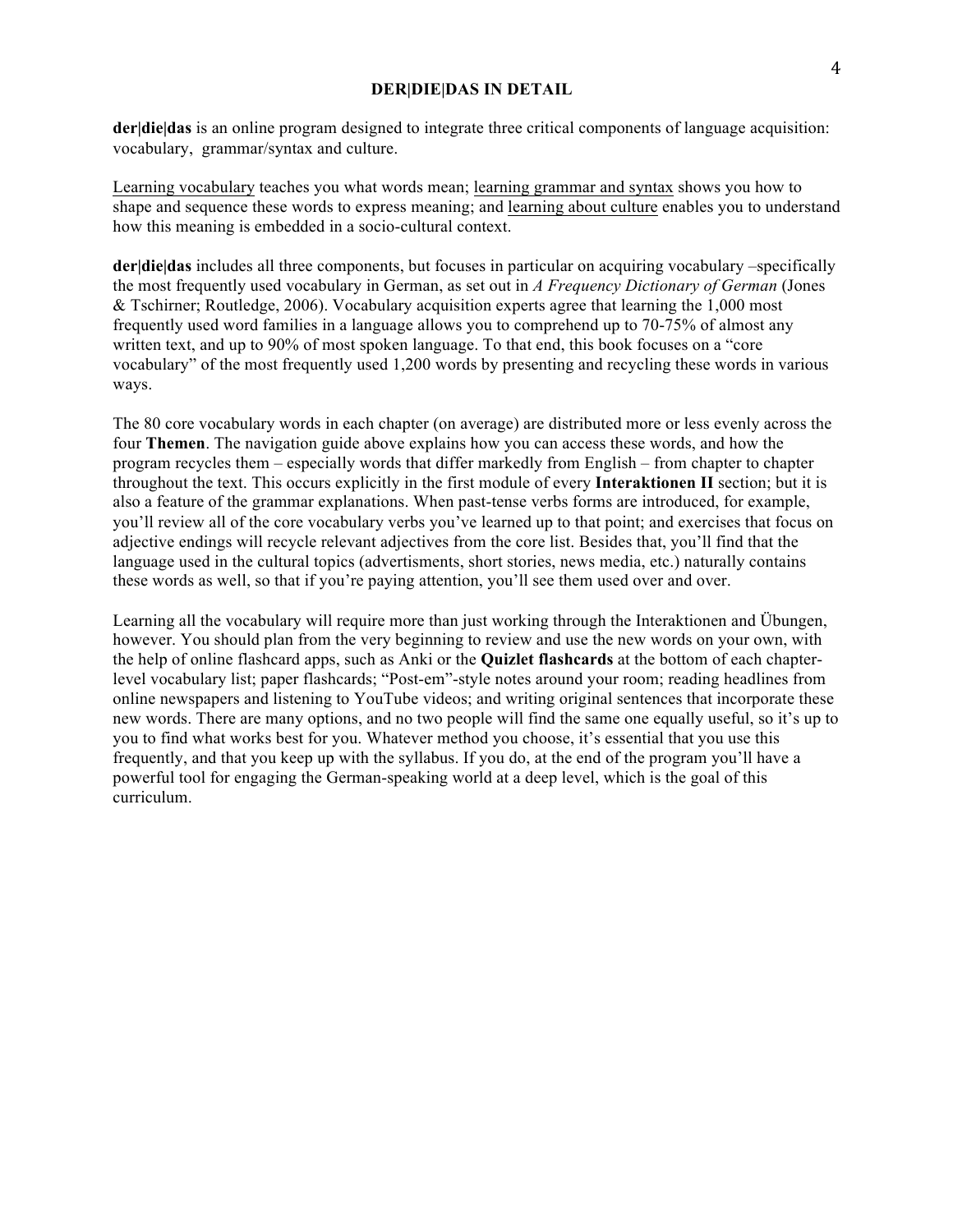#### **IN-CLASS AND OFFICE HOUR POLICIES**

**In-Person Etiquette:** When attending an in-person course or visiting me during my office hours in Queens Hall 330D, you must wear a mask at all times and be in accordance with Queens College's guidelines. I will ask you to leave the office if you are non-compliant.

#### **QUEENS COLLEGE POLICIES**

**COVID-19 Information:** Please refer to the Coronavirus Resources page on the QC website for the most up-to-date guidance https://www.qc.cuny.edu/community/Coronavirus/Pages/FAQs%20Resources.aspx

- **In accordance with New York State and CUNY mandates, students attending in-person or hybrid classes must be fully vaccinated and submit proof of vaccination into CUNYfirst** by January 18, 2022, unless they have been issued an exemption by CUNY (CUNY Vaccine Exemption Form).
- **Everyone, regardless of vaccination status, must wear a face mask inside campus and office buildings.** This includes faculty while teaching and everyone working in a non-enclosed space (cubicle or other open seating regardless of physical distance from others). Masks must be worn outdoors on campus when unable to maintain physical distance from others (for example when interacting with Campus Public Safety, or while attending a QC gathering or sporting event).
- **If you experience any** symptoms **of COVID-19, you must stay home.** You should not come to campus to be tested or for any other reason. Please contact your local healthcare provider for testing. If the onset of symptoms occurs while you are on campus, please contact the Office of Public Safety immediately (24-hour operation: 718-997-5912/5911). You will be directed by Public Safety and/or the Health Office to immediately return home or to a healthcare facility, depending on the severity of your symptoms. If you cannot drive or be picked up by a family member, an ambulance will be called for you. While you are waiting for transportation, you will remain in the isolation area of the Summit Apartments in the company of the campus nurse or a Public Safety officer. You will also be directed to get a COVID-19 Test.

**Reasonable Accommodations for Students with Disabilities:** Candidates with disabilities needing academic accommodation should: 1) register with and provide documentation to the Special Services Office, Frese Hall, Room 111; 2) bring a letter indicating the need for accommodation and what type. **This should be done during the first week of class.** For more information about services available to Queens College candidates, visit

http://www.qc.cuny.edu/studentlife/services/specialserv/Pages/default.aspx, or contact: Special Service Office; Director, Miriam Detres-Hickey, Frese Hall, Room 111; 718-997-5870 (Monday – Thursday 8:00 a.m. to 5:00 p.m. & Friday 8:00 a.m. to 4 pm.).

**CUNY Policy on Academic Integrity:** Academic Dishonesty is prohibited in The City University of New York and is punishable by penalties, including failing grades, suspension, and expulsion as provided at https://www.cuny.edu/about/administration/offices/legal-affairs/policies-procedures/academicintegrity-policy/. Please read this document, paying careful attention to the sections on plagiarism and Internet plagiarism. If you are not sure how to cite work you have found on the internet, please review the APA Guidelines provided by the Purdue OWL.

**Netiquette:** Please maintain a professional demeanor when posting online. You can be respectful even when you have a difference of opinion. Treat others as you would like to be treated yourself. Refrain from typing in all caps, as that is the online equivalent of shouting. If you need to emphasize a word or phrase, use italics.

**Statement on Student Wellness:** As a student, you may experience a range of challenges that can interfere with learning, such as strained relationships, increased anxiety, substance use, feeling down, difficulty concentrating and/or lack of motivation. These mental health concerns or stressful events may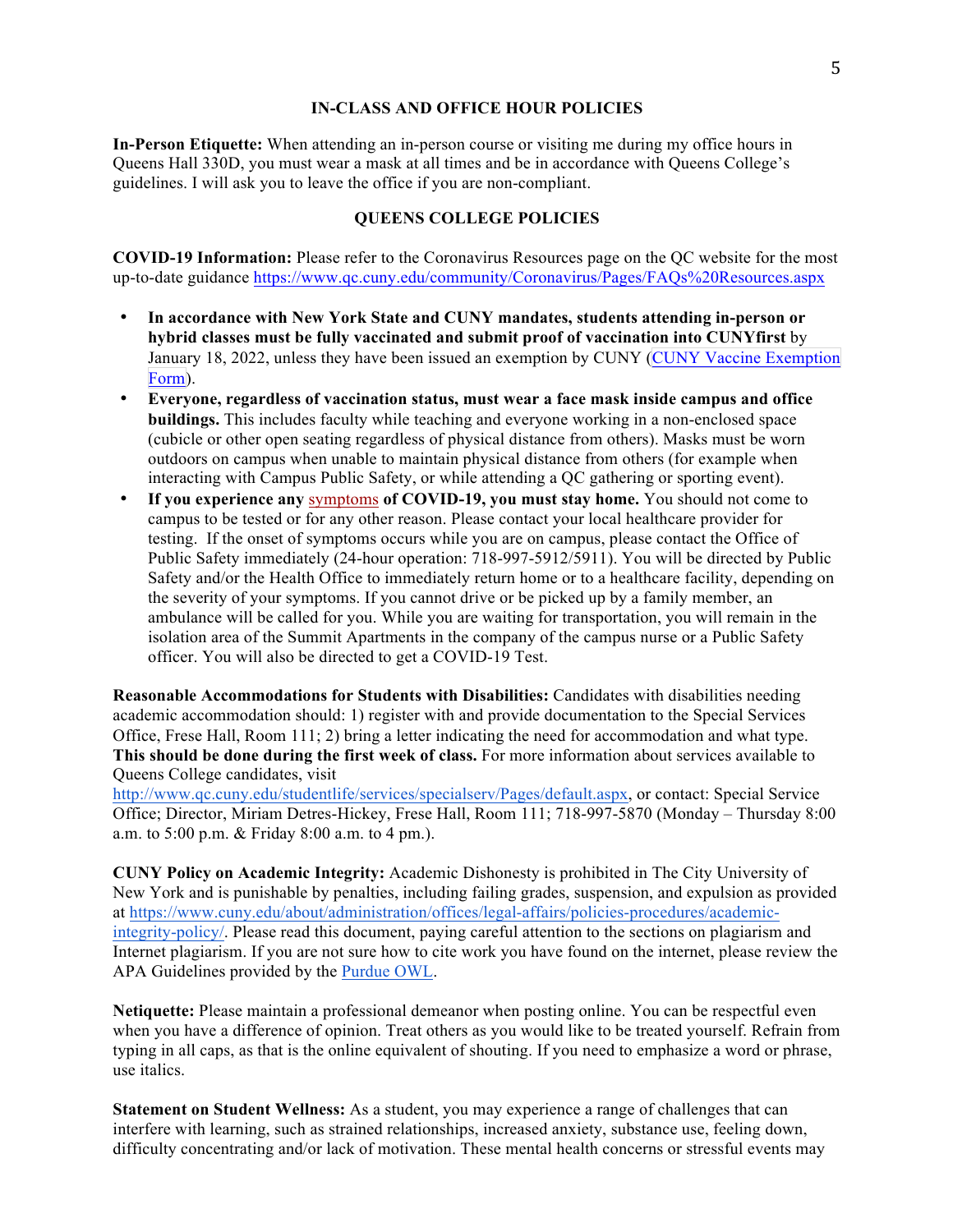diminish your academic performance and/or reduce your ability to participate in daily activities. QC services are available free of charge. You can learn more about confidential mental health services available on campus at: https://www.qc.cuny.edu/StudentLife/services/counseling/counseling/

**Use of Student Work:** All programs in New York State undergo periodic reviews by accreditation agencies. For these purposes, samples of student work are occasionally made available to those professionals conducting the review. Anonymity is assured under these circumstances. If you do not wish to have your work made available for these purposes, please let the professor know before the start of the second class. Your cooperation is greatly appreciated.

**Course Evaluations:** During the final four weeks of the semester, you will be asked to complete an evaluation for this course by filling out an online questionnaire. Please remember to participate in these course evaluations. Your comments are highly valued, and these evaluations are an important service to fellow students and to the institution, since your responses will be pooled with those of other students and made available online, at the Teaching Evaluations Data: Spring 2010 – Present (http://ctl.qc.cuny.edu/evaluations/data/). All responses are completely anonymous; no identifying information is retained once the evaluation has been submitted.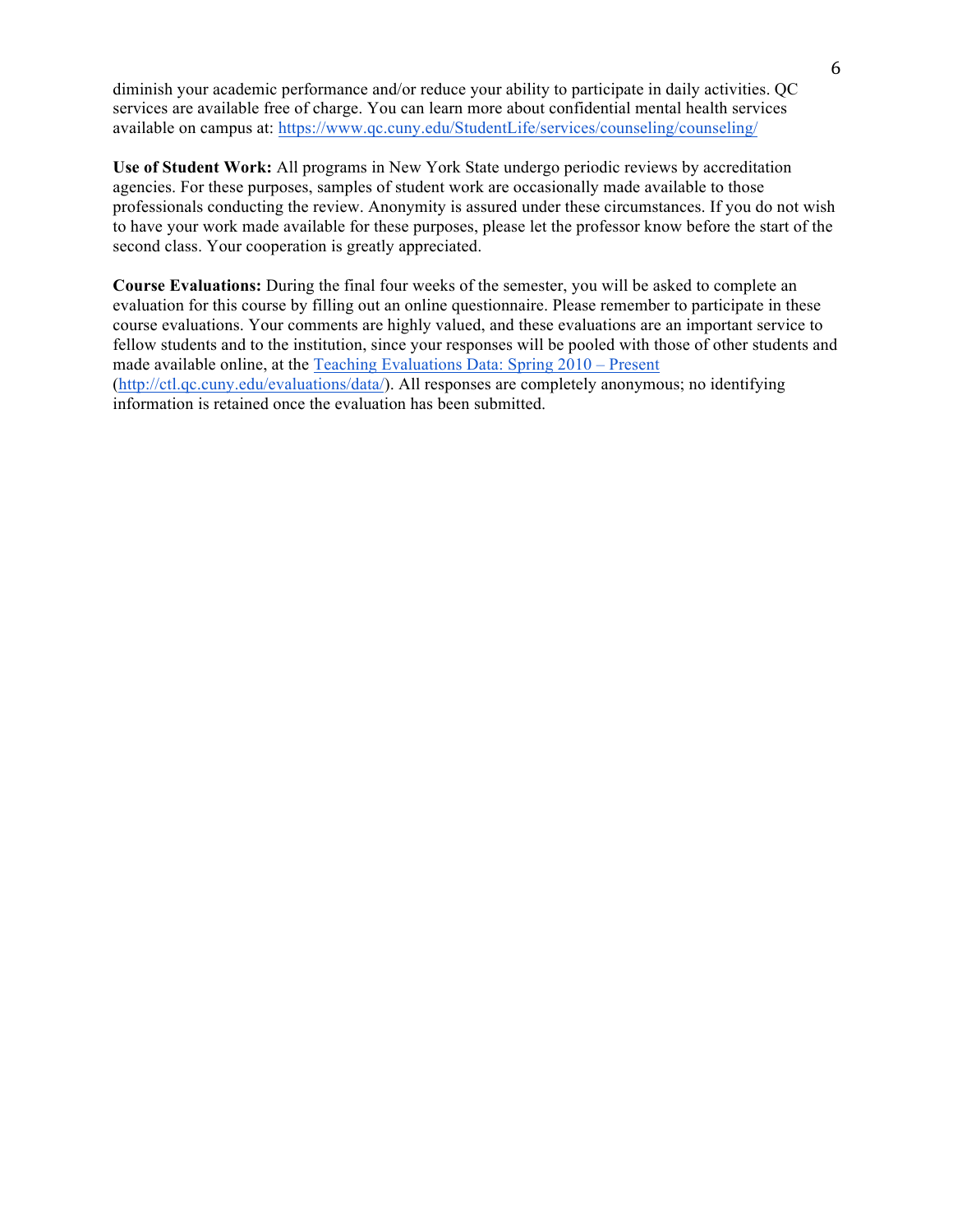#### **LINKS OF INTEREST:**

#### **For information on the QC German Program:**

https://www.qc.cuny.edu/Academics/Degrees/DAH/ell/German/Pages/default.aspx

### **Berlin Semester Program / QC Study Abroad (currently suspended)** http://www.fubis.org/ https://www.qc.cuny.edu/Academics/GlobalEd/StudyAbroad/Pages/default.aspx

**The Internet** offers an abundance of information on the Web on Germany, Austria, Switzerland and Lichtenstein. Check out our Resources and Special Opportunities page: https://www.qc.cuny.edu/Academics/Degrees/DAH/ell/German/Pages/resources.aspx

Netflix, Amazon, Hulu, Youtube etc. offer a large selection of foreign films. German subtitles and dubbing is available for many movies and TV series.

Selected German language media (streaming videos, DVDs) are also available free via QC OneSearch: https://cuny-qc.primo.exlibrisgroup.com

## **Online Programming at Erstes Deutsches Fernsehen (www.ard.de); Zweites Deutsches Fernsehen (www.zdf.de):**

Students can access the most recent full-length episodes of German programs at the websites of Germany's two national television stations. Find a link "Sendungen" (which lists all programs alphabetically) or "Sendung verpasst?" (which lists programs for the current week) to choose an episode. Many also now include the option to view with German subtitles.

**The DuoLingo (duolingo.com) app** has a range of exercises to help students improve their speaking, reading, writing, listening proficiency.

**The "Easy German" series on youtube** has fun and informative short clips on learning German at all language levels:

https://www.youtube.com/channel/UCbxb2fqe9oNgglAoYqsYOtQ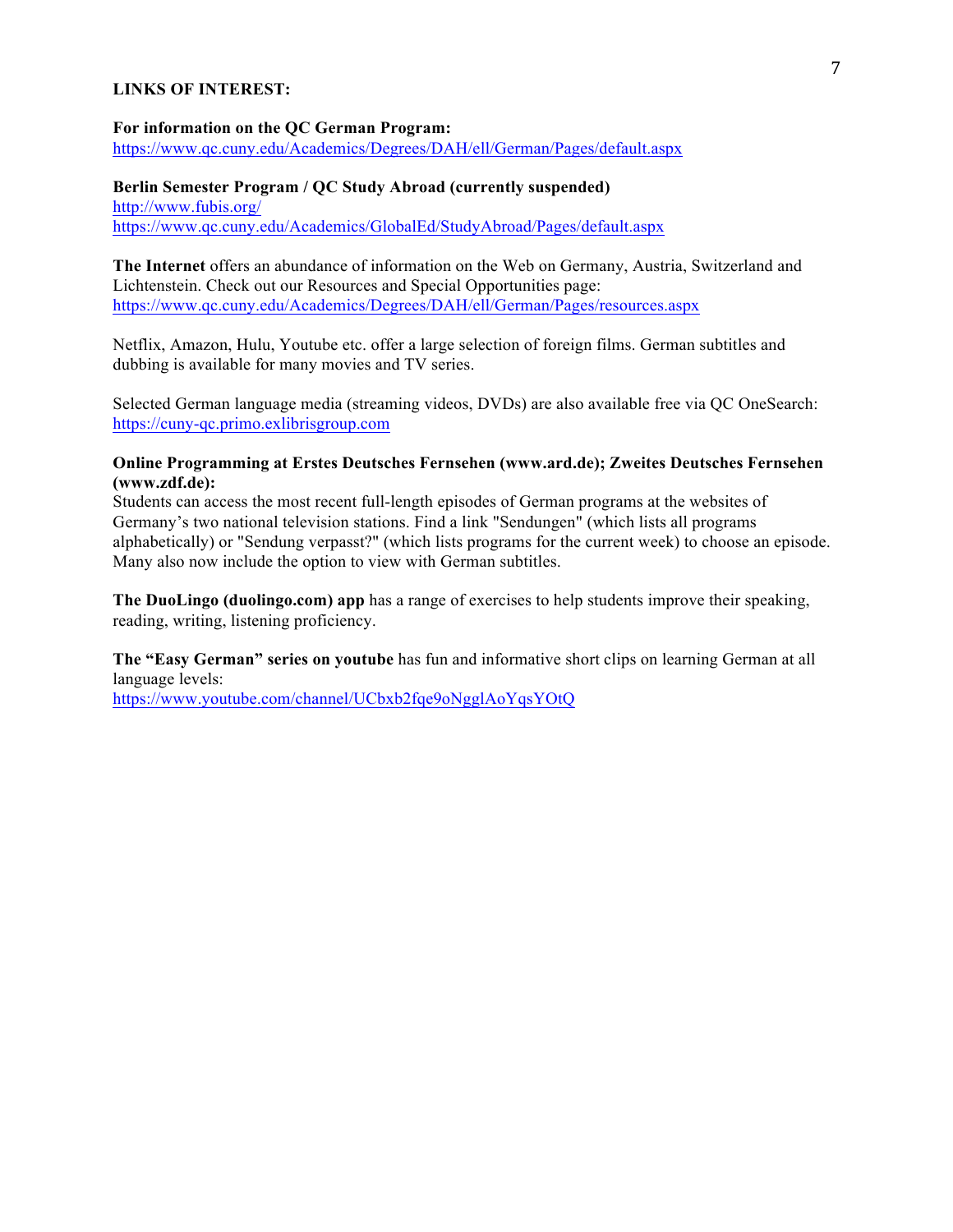## **WEEKLY SCHEDULE:**

**This schedule is subject to change**. Students will be notified in writing of such changes. For the most up to date information and activities, always refer to my emails and the course Blackboard site ("Announcements" page).

Watch and read actively and come prepared to discuss the assignment(s) for that day.

#### **Januar 2022**

|    | Create Student User Account at dddgerman.org                |
|----|-------------------------------------------------------------|
|    | Kapitel 13: Berlin. Thema 1: "Arm aber sexy."               |
| 31 | Montag Introductions. <i>der/die/das</i> learning platform. |

#### **Februar 2022**

| $\overline{2}$   | Mittwoch | Kapitel 13: Berlin. Thema 1: "Arm aber sexy."                       |
|------------------|----------|---------------------------------------------------------------------|
| 7                | Montag   | Kapitel 13: Berlin. Thema 2: Kiez.                                  |
| 9                | Mittwoch | Kapitel 13: Berlin. Thema 2: Kiez.                                  |
| 14               | Montag   | Kapitel 13: Berlin. Thema 3: Vom Kabarett zum Club.                 |
| 16               | Mittwoch | Kapitel 13: Berlin. Thema 4: Insider Tips.                          |
| 21               | Montag   | <b>COLLEGE CLOSED - President's Day</b>                             |
| 23               | Mittwoch | <b>Test Kapitel 13</b><br>Aufsatz 1 fällig: Meine Reise nach Berlin |
| 28               | Montag   | Kapitel 14: Geld. Thema 1: Weimarer Hyperinflation.                 |
| <b>März 2022</b> |          |                                                                     |
| $\overline{2}$   | Mittwoch | Kapitel 14: Geld. Thema 1: Weimarer Hyperinflation.                 |
| 7                | Montag   | Kapitel 14: Geld. Thema 2: Deutsche Mark/Euro.                      |
| 9                | Mittwoch | Kapitel 14: Geld. Thema 2: Deutsche Mark/Euro.                      |
| 14               | Montag   | Kapitel 14: Geld. Thema 3: Die Schweiz/Österreich.                  |
| 16               | Mittwoch | Kapitel 14: Geld. Thema 3: Die Schweiz/Österreich.                  |
| 21               | Montag   | Kapitel 14: Geld. Thema 4: Work-Life-Balance.                       |
| 23               | Mittwoch | <b>Test Kapitel 14</b><br>Aufsatz 2 fällig: Mein Einkaufsbummel in  |
| 28               | Montag   | Kapitel 15: Lederhosen. Thema 1. Trachten.                          |
| 30               | Mittwoch | Kapitel 15: Lederhosen. Thema 2. Dresscode.                         |